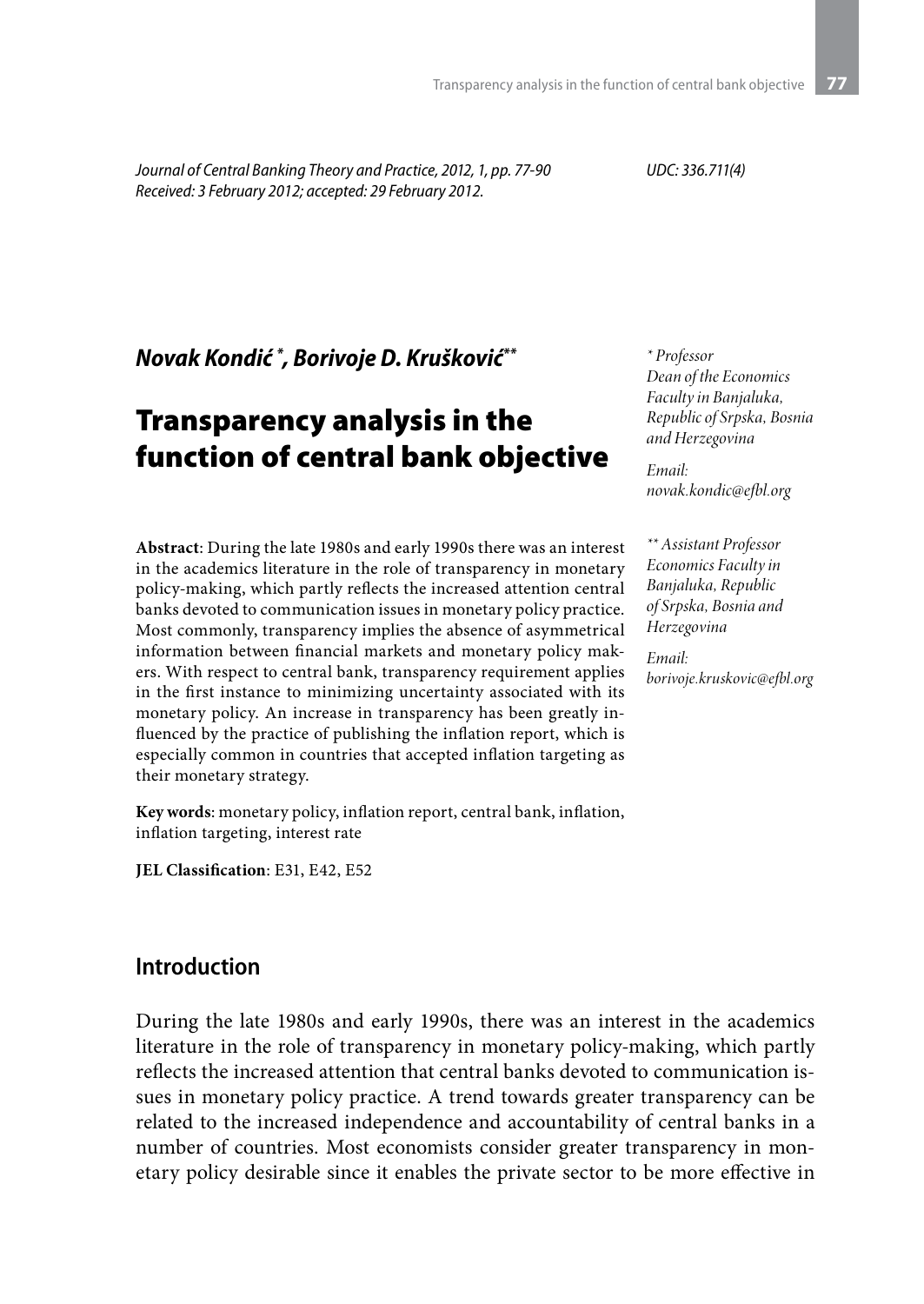decision-making (i.e. to improve welfare) and to make informed decisions. However, some do not agree with this statement. Some argue incomplete transparency to be optimal since the effect on the central bank credibility and ability to control inflation must be balanced with regard to the private sector orientation towards accomplishing other goals such as output, employment, prices, etc. The increase in transparency has greatly been influenced by the practice of publishing the inflation report, which is especially common in countries that accepted inflation targeting as their monetary strategy. Central bank announcement of medium-term inflation targets increases flexibility in response to shocks and decrease inflation persistence, with obvious significant welfare benefits; disclosure of information regarding specific interest rate movements reduces volatility in bond markets (except over very short time-horizons).

### **1. The concept and importance of Central Bank transparency**

During the late 1980s and early 1990s there was an interest in the academics literature on the role of transparency in monetary policy-making, which partly reflects increased attention central banks devoted to communication issues in monetary policy practice. A trend towards greater transparency can be related to increasing independence and accountability of central bank in a large number of countries. Most commonly, transparency implies the absence of asymmetrical information between financial markets and monetary policy makers. Release of precise, comprehensive information at regular intervals is useful since it reduces information asymmetry and uncertainty in financial markets.

The growing trend in central bank transparency has been first observed in the central banks of New Zealand, Canada, Great Britain and Sweden. They adopted inflation targeting as their monetary policy regime during the early 1990s. This monetary strategy implies an explicit targeting of low and stable inflation rates, announcing inflation forecasts and monetary policy changes (interest rates) depending on whether the predicted inflation rate is above or below the target rate. A review of central bank transparency mainly involves the examining of inflation targeting effects.

Since most economic decisions are made amid uncertainty, assessments of current and future trends play a key role in economic decision-making (Remsperger and Worms, 1999). If these assessments are wrong, the decisions based on them are likely to be wrong as well. Therefore, institutions operating at the macroeconomic level should keep the uncertainty regarding their policy as low as possible. At least, they should make sure not to increase the existing uncertainty.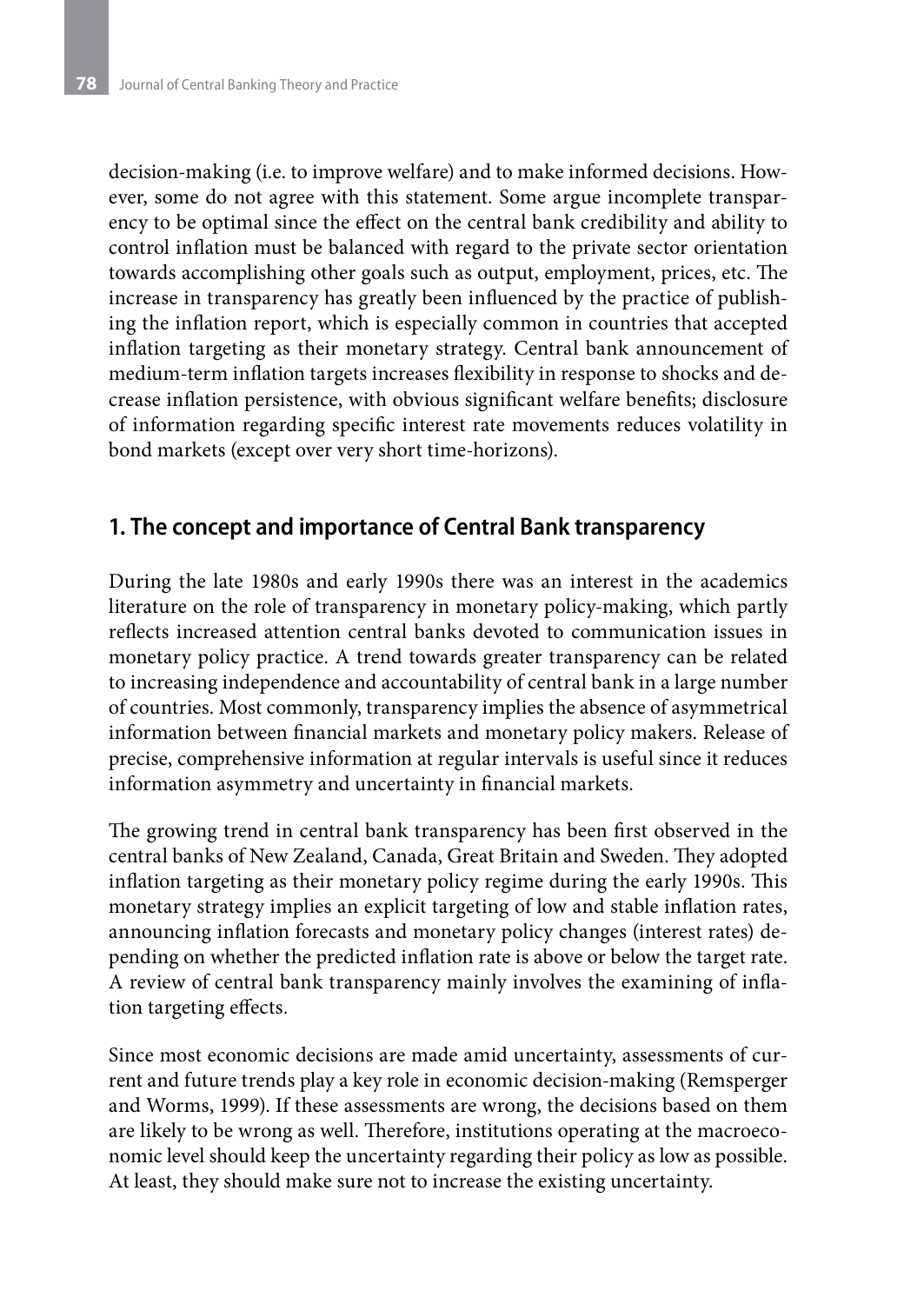With respect to central bank, transparency requirement applies in the first instance to minimizing uncertainty associated with its monetary policy. Advocates of ultra-transparency demand that the central bank reveals each and every detail and piece of evidence on which its decisions are based. They are of the opinion that this would make the central bank more predictable. The advocates and potential beneficiaries of this extreme definition of transparency are above all financial markets. They can profitably convert information into transactions. The request for greater predictability of the central bank is also prompted by the need to avoid market overreaction and the associated excessive volatility.

However, predictability also has its disadvantages. It can make a central bank a hostage to the market. The central bank would then be forced to act, or rather react, solely in order to meet short-term expectations of interested parties. Therefore, the limits of central bank predictability have to be defined. In order to ensure that a central bank can counteract undesirable developments, its activity must not be completely predictable at all times. A short-term horizon is being discussed here, of course.

The emphasis on monetary policy transparency coincides with the acceptance of the idea that monetary policy can affect long-term real variables. (Thornton, 2002)

The increase of transparency has greatly been influenced by the practice of publishing the Inflation Report, which is especially common in countries that accepted inflation targeting as their monetary strategy. The Inflation Report includes the following (Krušković, 2007):

- 1. Basic inflation determinants;
- 2. Inflation forecast and its assumptions;
- 3. Explanation why changes in monetary policy were (or were not) necessary; and
- 4. Explanation of expected effects of changes in monetary policy

A lack of transparency could be said to arise when a central bank has private information about the nature of shocks and the way in which monetary policy affects economy; or when the central bank has not stated its objectives clearly; or when the public is uncertain about the preferences of the central bank (Demertzis and Hallett, 2003).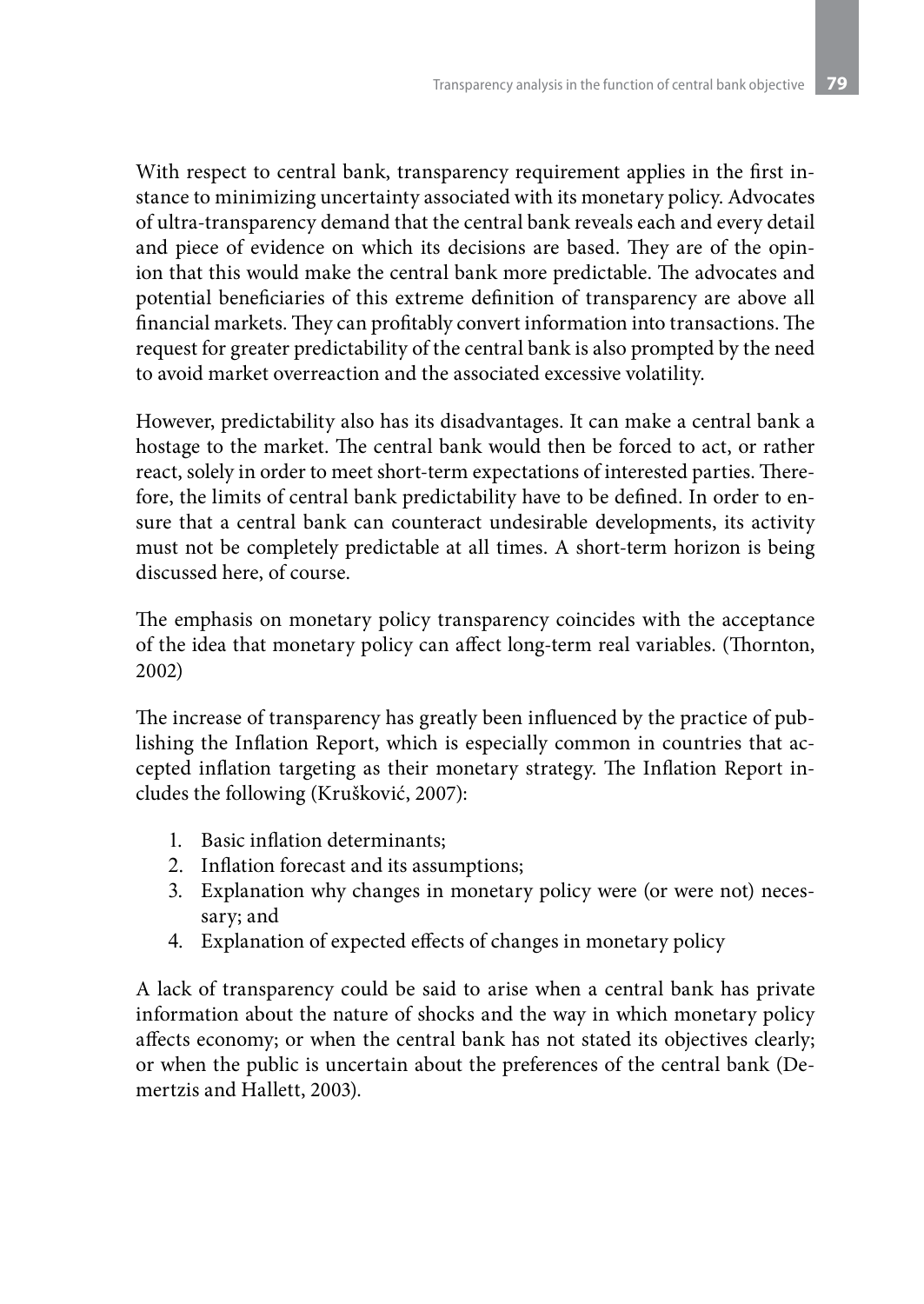#### **1.1. Inflation Report**

Informing the public about the central bank mandate can increase its credibility and possibility of pursuing a consistent monetary policy. Transparency simplifies communication with the public, providing the necessary support for the central bank to optimally follow monetary policy by focusing on the medium-term time horizon. This enables financial market participants to better understand monetary policy actions and their influence on macroeconomic developments and economic shocks.

Inflation report is particularly significant since all relevant information about monetary policy is contained in one document; it is connected with ongoing monetary policy decisions and contributes to transparency and credibility of the pursued monetary policy. Therefore, inflation report plays both the internal role since it represents the base for monetary policy decision-making, as well as the external role as the main instrument of communication between the central bank and the public. A good inflation report contributes to better understanding of the central bank measures and activities, which suggests fewer surprises. It explains the objectives of monetary policy, the targeted rate of inflation, the instruments used to plan its realization, the limitations of monetary policy, macroeconomic environment and potential reasons for the deviation from the target (Fabris, 2006)



**Figure 1: Inflation Report**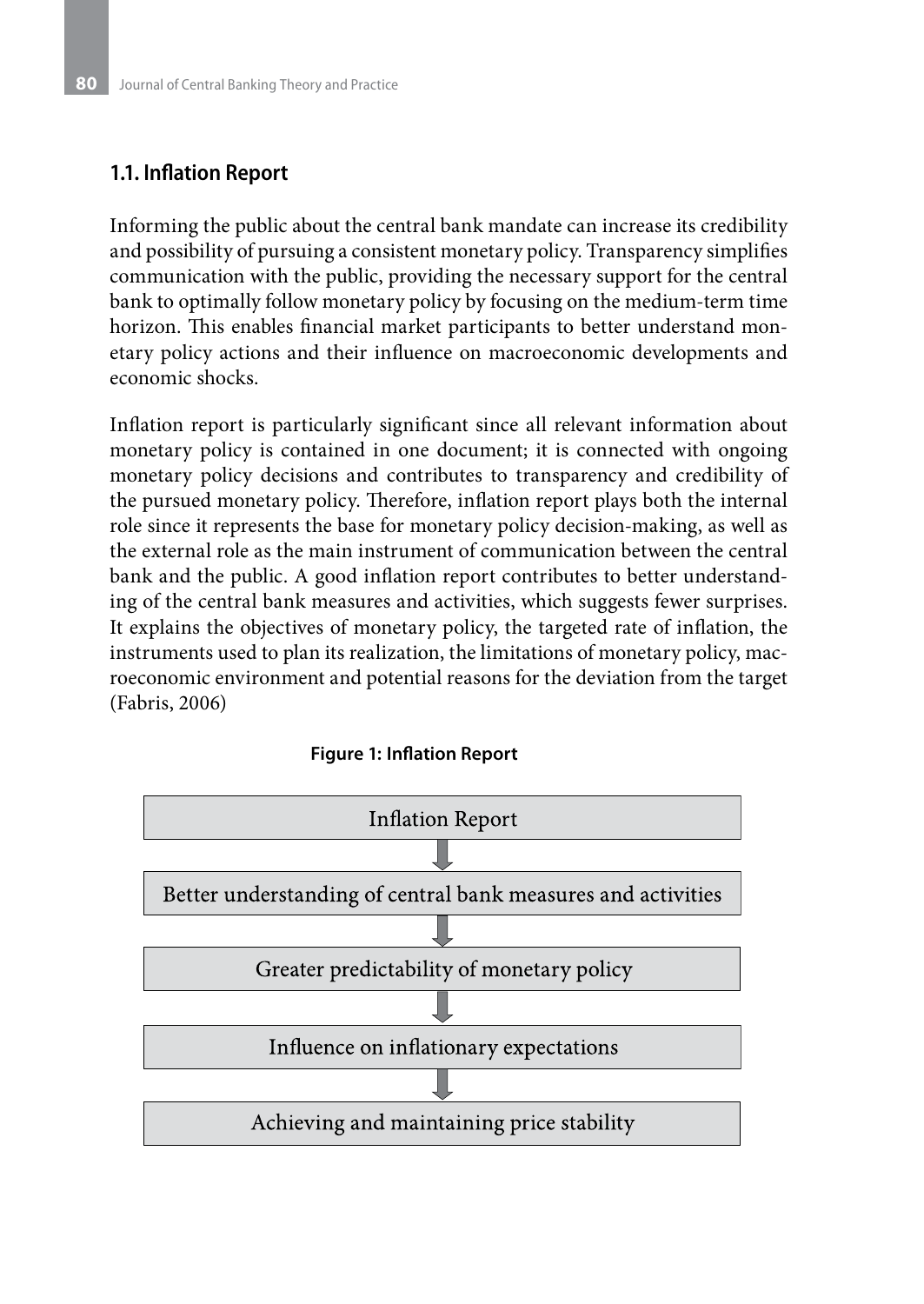The function of the inflation report is to provide transparency and accountability of monetary policy. It is used to explain the measures of monetary policy that will be used to achieve target inflation rate; the explanation is based on the medium-term inflation projections, macroeconomic projections, and risk analysis; relevant information is provided to the private sector to generate realistic expectations with regard to future macroeconomic developments by understanding the function of the central bank's reaction.

Inflation report includes the following:

- • Analysis of current macroeconomic developments
	- Inflation trends
		- • Achievement of the target inflation;
		- Expected inflation in the following quarter;
	- • Inflation determinations
		- Monetary conditions (interest rates and exchange rates);
		- Import prices;
		- • Balance of payments;
		- Monetary developments and monetary policy;
		- Supply and demand;
		- Labour market developments;
- Inflation projection
	- Medium-term inflation projection;
	- Assumptions on which the projection is based;
	- Analysis of the basic risks involved in achievement of the target inflation;
	- Analysis of monetary policy measures required for the objectives' attainment;

Therefore, inflation report contains information on current and expected inflation rates, analysis of macroeconomic developments that define it, reasoning behind the central bank decisions, and an assessment of the monetary policy efficiency. The special attention is devoted to the inflation projection for the upcoming period, including the assumptions on which the projection is based, as well as the analysis of the basic risks involved in the achievement of the target inflation. Explanations of expected effects of potential changes in monetary policy are also presented.

Finally, inflation report should particularly address:

• Relation between the current and target inflation rate;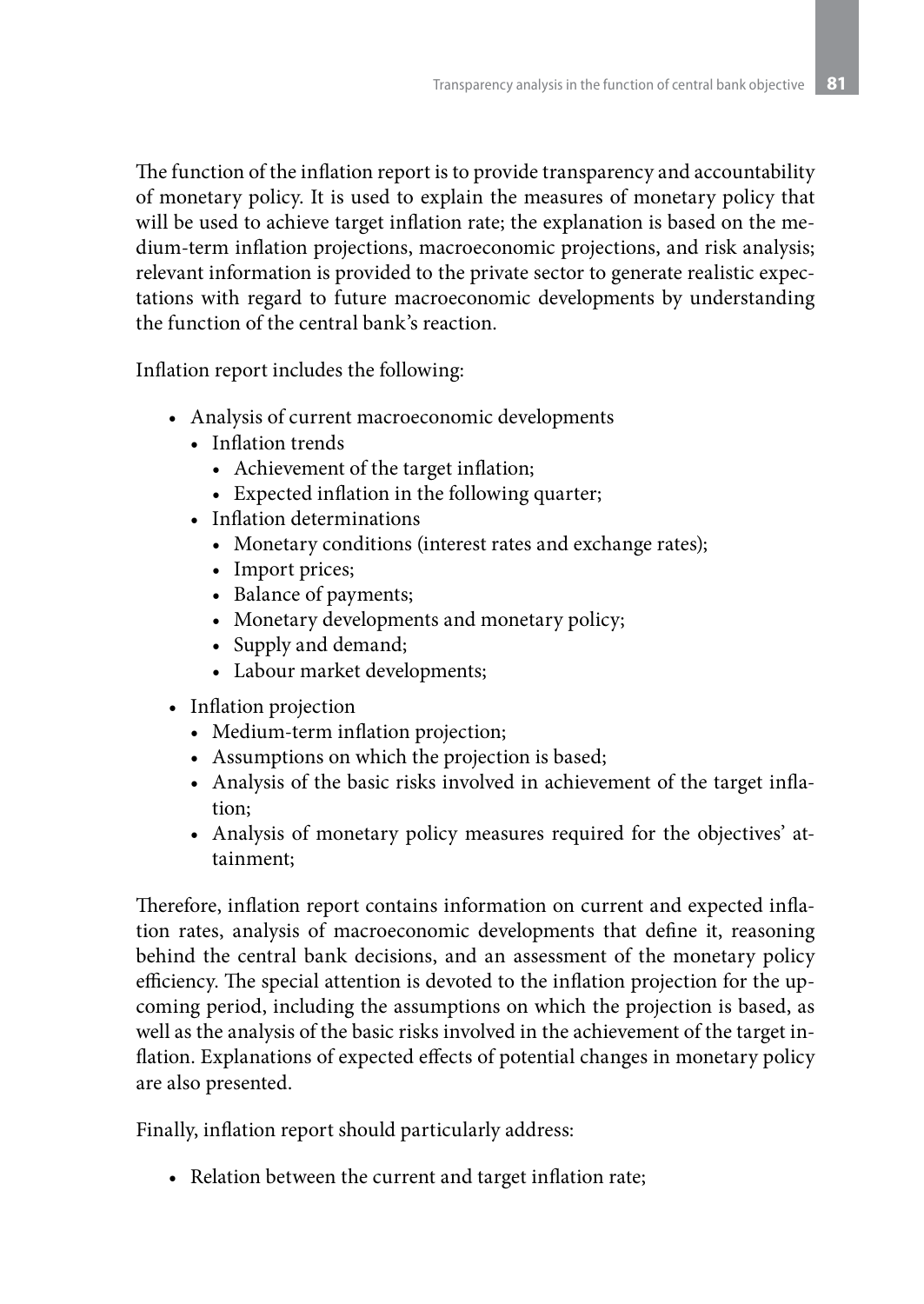- Relation between the projected and target inflation rate, and in particular, changes in inflation projection and causes for these changes;
- Determination of the key policy rate;
- Movement of the key policy rate in the future and factors that can influence its change.

To that end, it is necessary to differentiate between annual, quarterly and monthly rates. The focus is on annual and quarterly information, rather than monthly or cumulative information since the time horizon is not short-term but mediumand long-term.

## **2. Limitations and disadvantages of Central Bank transparency**

In the academic literature, "perfect transparency" is regarded as being achieved when the public is given all the information it needs to be able to infer the central bank's intentions given its monetary policy measures (Remsperger, 1999).

However, in the real world this problem is much more complex. "Perfect transparency" might imply that the central bank must make available all information that contributed to its decisions, regardless of the extent of their contribution. Nevertheless, from purely practical reasons, it cannot publish everything such as the minutes of all the meetings, every discussion about conceptual or statistical definitions, all information at its disposal, etc. Therefore, transparency can never be complete and perfect in practice as it is in theoretical models. Even if inflation forecasts were to be announced, the public would wonder whether this was really the only inflation forecast made by the central bank. Similarly, if minutes of meetings were published, some people would ask whether they really contain everything that was discussed when decisions on a particular monetary policy measure were made. In the real world, there are also technical limits to processing information, so the relevant core has to be selected and interpreted from the bulk of available data.

Most economists find greater transparency in monetary policy desirable since it enables the private sector to be more effective in decision-making (i.e. to improve welfare) and to make decisions based on more information available. But, some does not agree with this statement. Some argue incomplete transparency to be optimal since the effect on the central bank credibility and ability to curb inflation must be balanced with regard to the orientation of the private sector to accomplish other goals such as output, employment, prices, etc. Others claim that certain restrictions to transparency are important for operational reasons.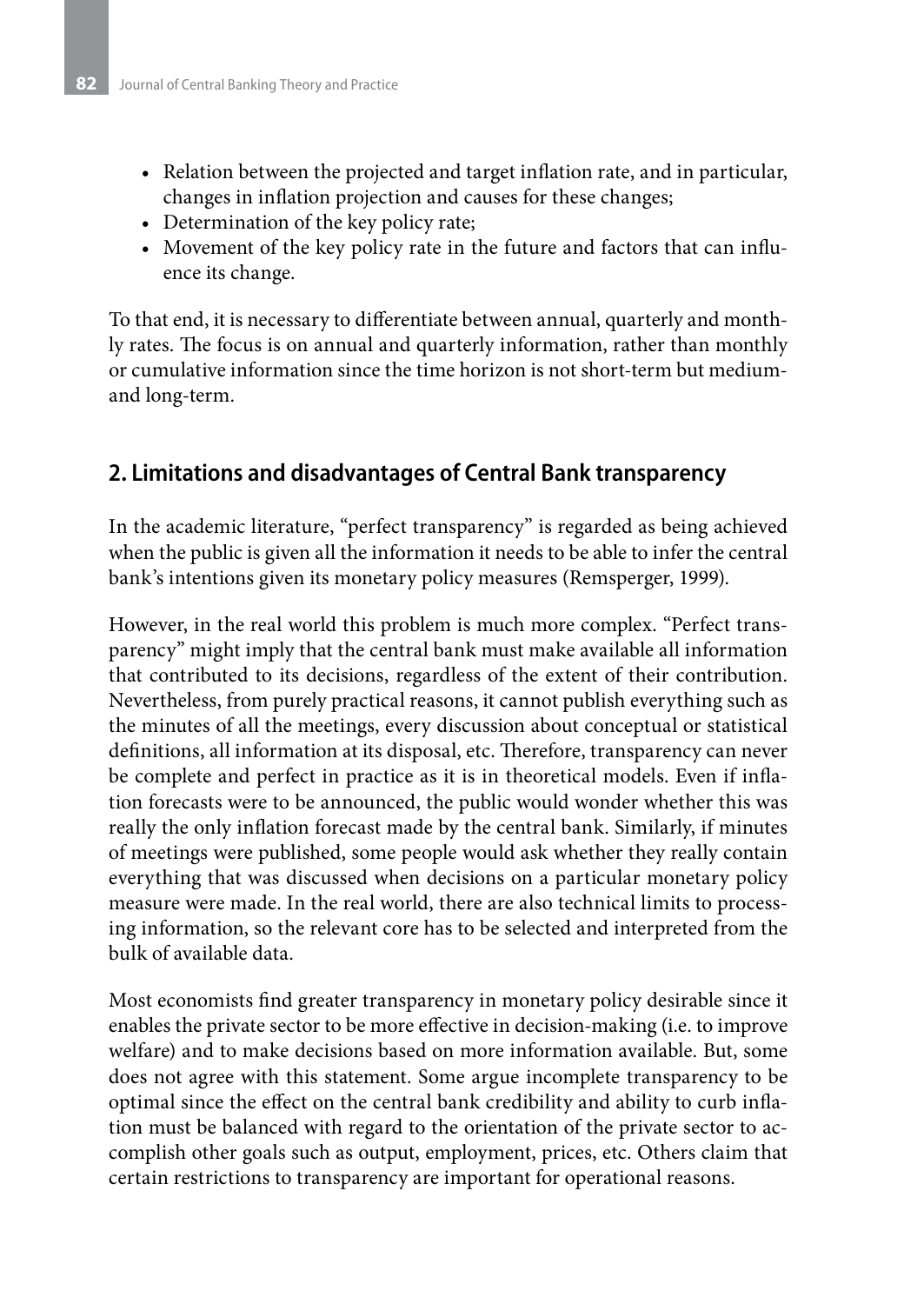Greater transparency makes monetary policy more predictable as well as more effective and credible (Winkler, 2000). However, transparency which is good for credibility (reducing inflation expectations) limits flexibility in trying to achieve the stabilization of output.

Central bank uses certain policy instruments to achieve its goals in a defined time frame. Adjustments of policy instruments depend on the central bank estimates of macroeconomic developments as the expected policy influence on the economy is based on the way in which the policy creators understand the functioning of the economy. The interpretation of macroeconomic developments creates the connection between policy goals and instrument changes. Transparency in policy exists when the public is familiar with the way in which the information on situation in the economy is transformed into actions. That connection includes relevant information available to the central bank, economic models (if any) that the monetary policy creators use to explain the economy's functioning, and the way in which decisions are made.

For each type of transparency, there is also the possibility of different degrees of transparency (Carpenter, 2004). For example, a central bank may announce that it targets interest rates, but not the current rate. It may announce that it is concerned about both inflation and output, but not what it considers to be their optimal relation. In some cases, it may not be possible for a central bank to be precise; the models it uses do not have adequate performances. Alternatively, a central bank may not believe in any economic model, thus not explaining the functioning of the economy. Most central banks currently use a short-term interest rate as a policy instrument and precisely quantify their goals (operational and ultimate).

Most central banks currently use short-term interest rates as a monetary policy instrument and precisely quantify their objectives (operational and ultimate). Their operational objective, the money supply, cannot be perfectly controlled, but it can be traced. In such an environment, the public uses the information on the amount of money, in order to conclude whether the central bank goal is attained or not. Transparency can mean that monetary policy is unable/UNFIT? because it is thought to affect the real economy only through surprises. The ability of a central bank to affect the economy only through surprise inflation suggests that transparency can be harmful.

Central bank transparency can be harmful due to the impact of inflationary expectations (Jensen, 2000). If economic agents are aware of the central bank objectives, the central bank's future behaviour can be predicted. Therefore, inflation expectations are extremely sensitive to policy actions. As a result, the central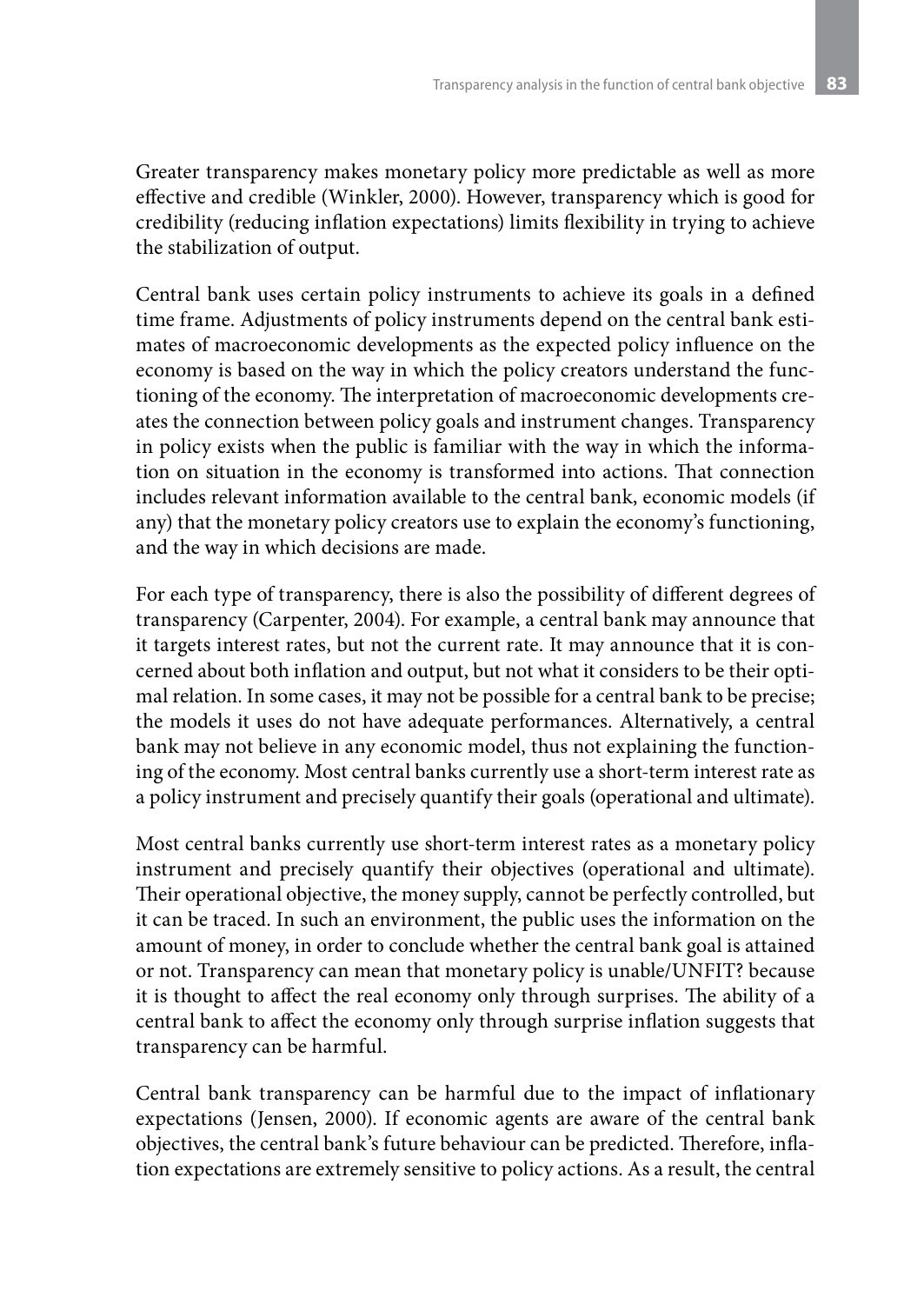bank may bring down inflation more than socially optimal, thus jeopardizing production. The aforesaid indicates that greater transparency causes higher sensitivity of inflation to monetary policy. The question remains whether this kind of transparency reduces the possibility of central banks to stabilize production fluctuations.

Regardless of the accuracy of forecasts, publishing economic forecasts by the central bank would greatly diminish the effectiveness of monetary policy (Cukierman, 2002; Gersbach, 2003). This result comes from their use of Lucas` supply curve, which implies that monetary policy affects production only through surprises. As a result, the announcement of stabilization measures by the central bank would be expected and therefore neutralized by private agents. This claim is based solely on the assumption that the monetary policy can affect the economy through surprises. In this way, this mechanism is identical to the criticism of objective transparency. If the economic agents would use Keynesian supply curve, then the stabilization would be possible, but the central bank would need larger adjustments in interest rate than in the situation when its goals would be unknown to the public. If the function of social loss punishes the unstable interest rates, implementation of transparency may not be optimal (Carpenter, 2004).

Predicting the actions of policy makers may be difficult for several reasons. One reason is that monetary policy decisions are very complex to be presented by one algebraic equation. A bigger problem with the political rules is that policy making requires discretion, even if the policy makers want to stick to simple rules. Suppose that policy makers have only one monetary policy objective, say price stability, and one political tool, for example, an open market. A simple rule would be to buy the government bonds when inflation goes below the target and sell the bonds when inflation rates exceed the target. Moreover, in this simple setting, it would be difficult to say precisely when and how the central bank will conduct the open market operations in response to changes in inflation. This occurs because monetary policy makers need to know the source of shock and whether the shock is permanent or temporary before they can act. Price level shocks are associated with changes in productivity, oil prices, etc. Due to differences in the market caused by the slow price adjustments, such shocks are reflected in the rate of inflation deviations from the inflation targets. There may be permanent inflation rate shocks that are associated with permanent changes in productivity growth. Even with this very simple policy rule, policy makers must assess economic conditions in order to implement the policy. According to current knowledge, a certain level of discretion is necessary to apply the monetary policy, even if policy makers want to adhere to the policy rules. Adhering to the policy rules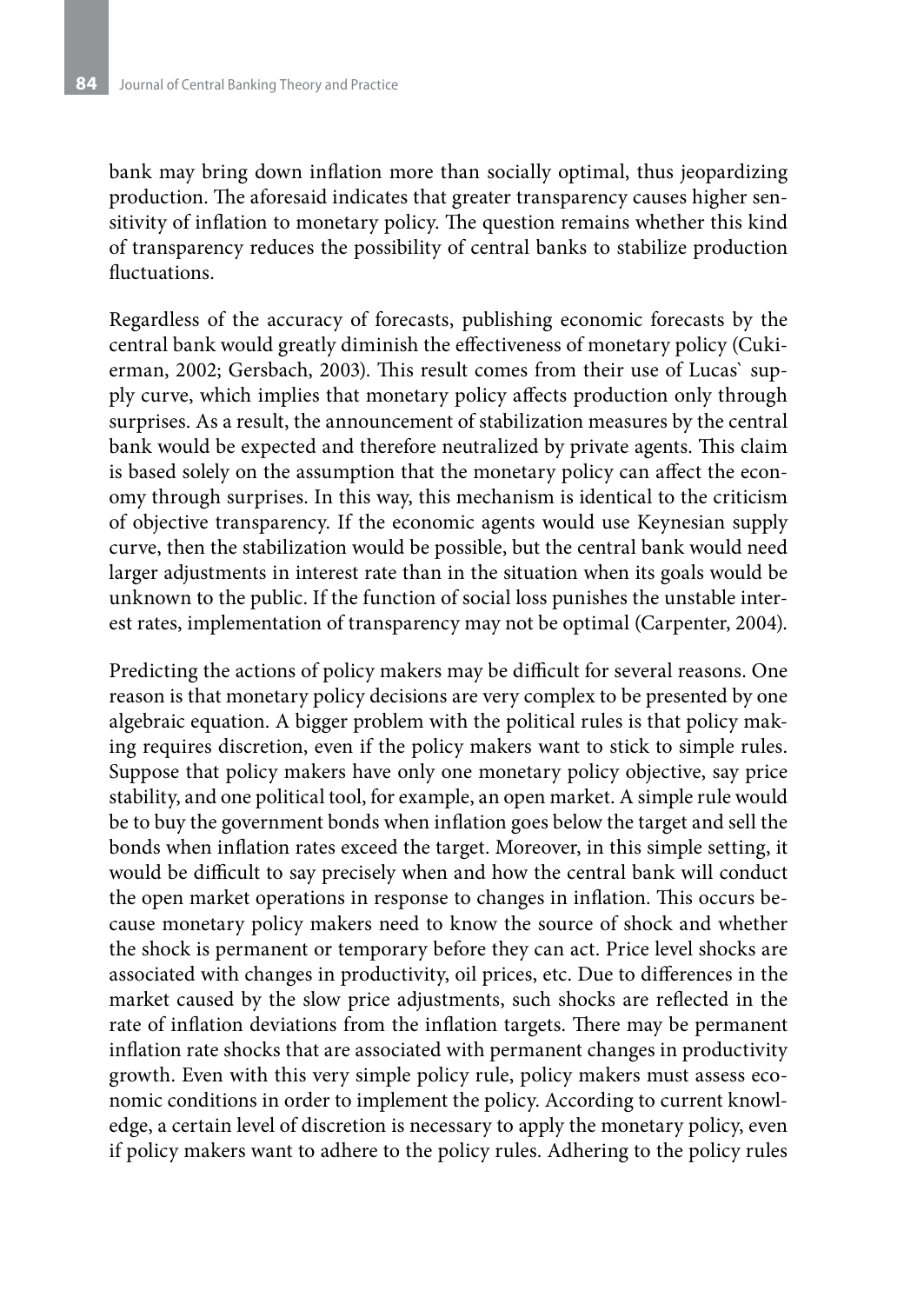becomes even more problematic when certain shocks occur, such as the 9/11 terrorist attack.

Finally, if the monetary policy affects the output and inflation only with its influence on the long term interest rate, it is more important that market participants anticipate how long the monetary policy creators will maintain the interest rate rather than to predict when they will change the policy. The rule by which the first mentioned situation can be predicted is not the same as the rule for predicting the latter situation.

In the case of the neo-monetarist transmission mechanism, monetary policy affects the economy through unanticipated inflation. If there is a supply shock, information on shocks provide a central bank with the additional leverage to shape the scope of inflation surprises in relation to the magnitude of the realized shock in the sense that, except in extreme cases, it reduces the absolute value of deviations and inflation and employment comparing to their benchmark objectives. In the case of the neo–Keynesian transmission mechanism, monetary policy affects the economy through changes in the nominal interest rate which, given the inflation expectations and fixed prices, convert in changes in the real interest rate. The change in the real interest rate then affects the output and deviation of the output level from the target level, and then production policy in turn affects inflation. Since the transmission mechanism does not work through unanticipated inflation, information disclosure in this case does not affect the relationship between inflation variations and production. But disclosure of information in advance increases the fluctuations in inflationary expectations. The result is that, to achieve the real interest rate, the selected disclosed information now requires wider fluctuations in the nominal interest rate of the central bank.

It is important to emphasize that greater transparency is sometimes not desirable. Transparency about supply shock is harmful when it influences the current aggregate supply because it prevents the stabilization of production.

## **3. Analysis of different types of transparency in the function of the Central Bank objective**

There are five types of transparency: political, economic, procedural, policy transparency and operational (Eijffinger and Geraats, 2004). These aspects of transparency correspond to the stages of policy creation and implementation (Geraats, 2002).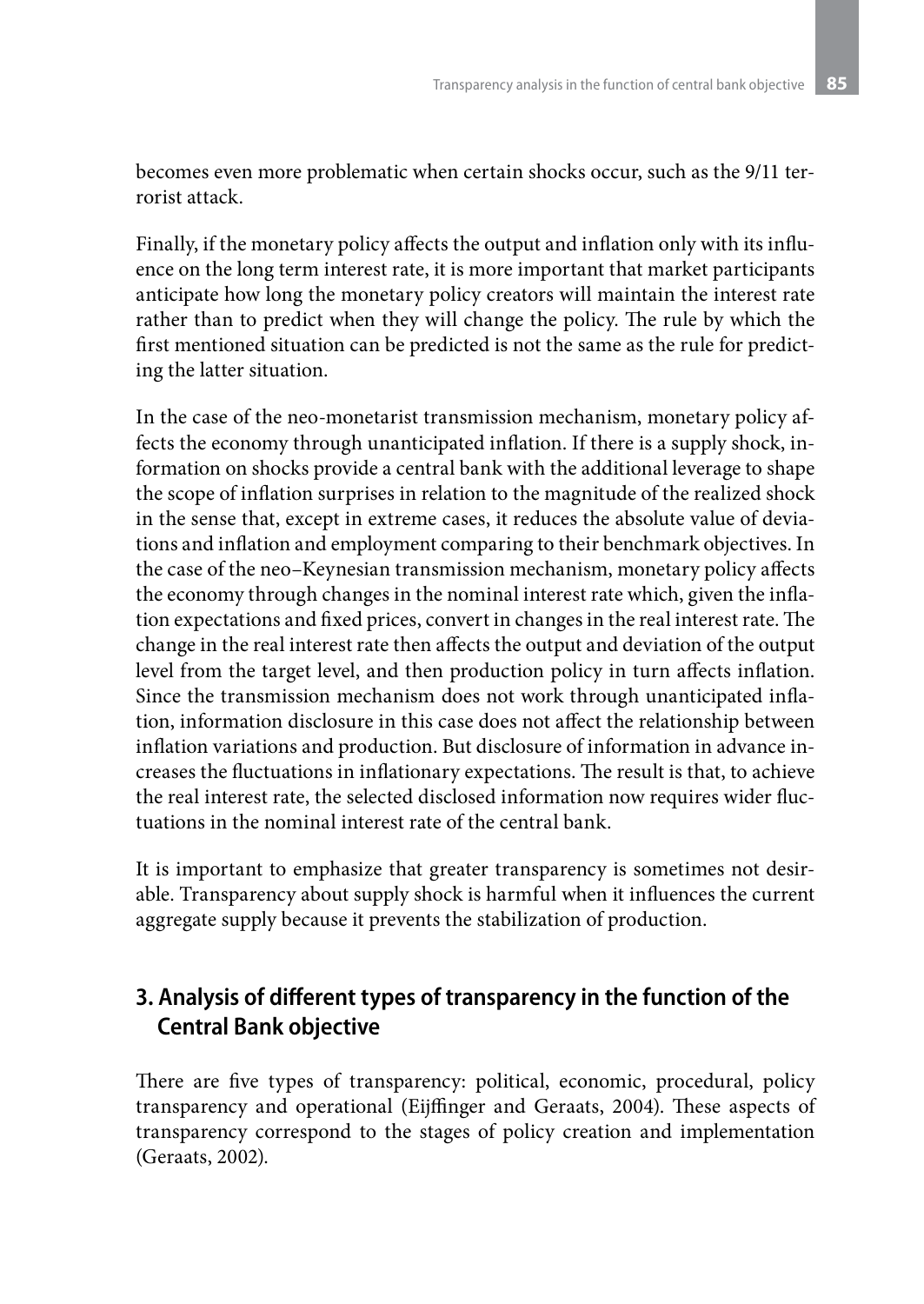Political transparency refers to the openness of policy objectives. This includes a report on formal monetary policy objectives, explicit prioritization in case of possible conflict of interests, and the quantification of goals. Political transparency is improved through institutional arrangements, such as central bank independence which ensures that there is no excessive influence or political pressure to deviate from stated goals.

Economic transparency refers to the availability of economic information necessary for the pursuit of monetary policy. That includes all economic data used by the central bank, models on which the forecasts are made or evaluations of effects of the central bank decisions. It is known that monetary policy actions have effect only with a significant shift. Therefore, the central bank actions are the result of unwanted, expected trends in the future.

Procedural transparency indicates the way monetary policy decisions are made. This implies the existence of explicit monetary policy rules within the monetary strategy. Decisions are made by adhering to the strict rules, as can be seen in published minutes of meetings.

Policy transparency means prompt (immediate) disclosure of decisions and explanations thereof, but also indications of likely future actions. Monetary policy actions are usually performed in discrete steps, because the central bank wants to wait in assessing the effects of its actions.

Operational transparency concerns the implementation of the central bank decisions. It includes discussions of past forecast errors and (unanticipated) macroeconomic deviations that have affected the transmission mechanism of monetary policy.

These aspects of transparency are shown in a model that can be considered representative. Let us consider the function of central bank objective:

$$
W = \alpha(\pi - \pi^*)^2 + \beta(\gamma - \gamma^*)^2
$$
 (1)

where  $\pi$  is inflation and  $\gamma$  is production. An important component of political transparency is the disclosure of objective in terms of inflation  $(\pi^*)$  and production ( $\gamma^*$ ). Perfect political transparency would require that output target  $\gamma^*$ , relative preferences  $\alpha/\beta$  and the functional form of the objective function are also known to the private sector, but in practice, no central bank is transparent in this respect. In addition, institutional arrangements are also important because they clarify the motives of monetary policy makers. In particular, central bank independence ensures that monetary policy makers define their goals and in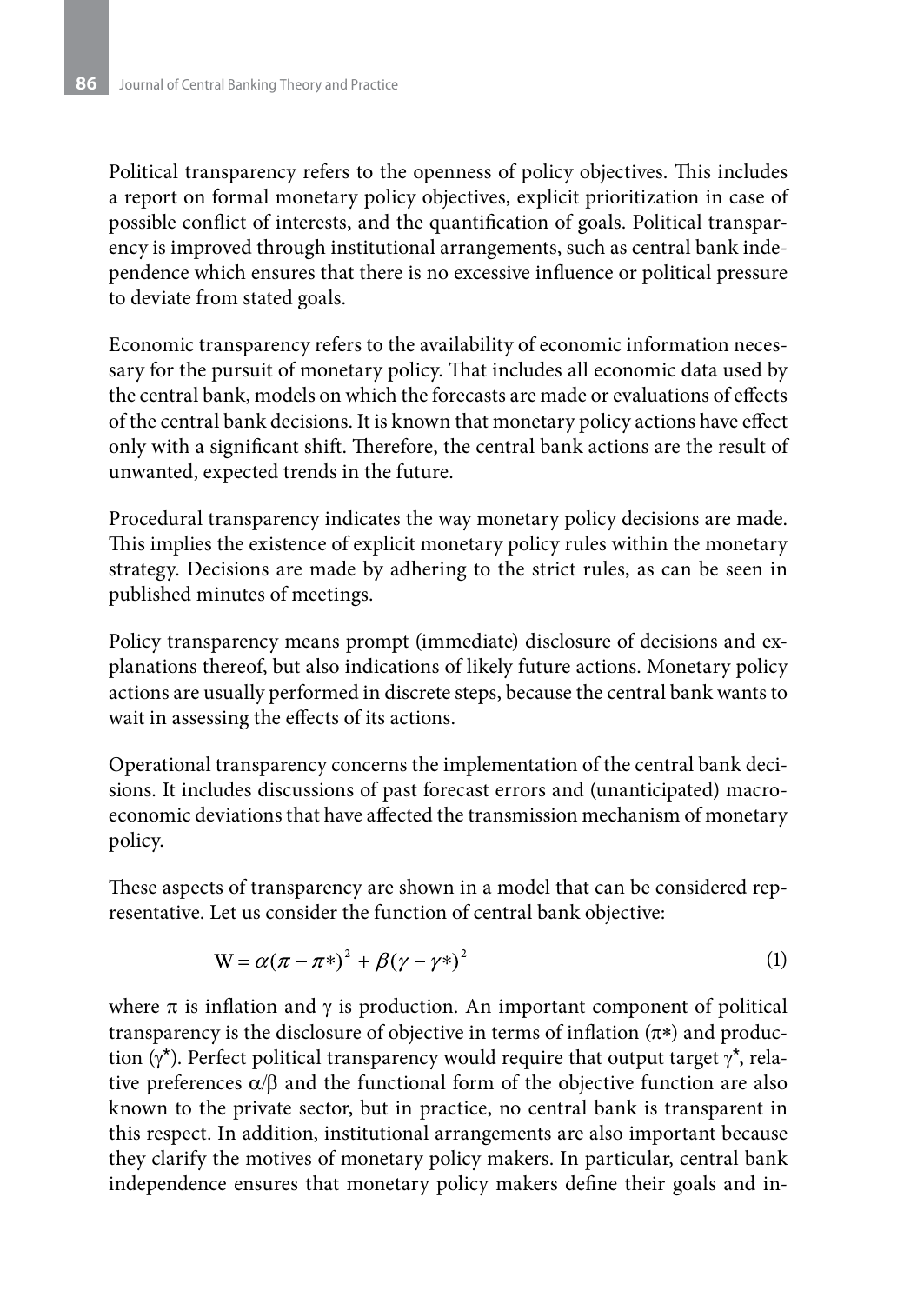struments for their implementation without government any other institutional interference.

The structure of the economy can be represented using the equations of aggregate supply and demand:

$$
\gamma = \overline{\gamma} - a(i - \pi^e - \overline{r}) + d \tag{2}
$$

$$
\pi = \pi^e + b(\gamma - \overline{\gamma}) + s \tag{3}
$$

where  $i$  is nominal interest rate, while  $\pi^e$  indicates inflation expectations. Long term rate of output is  $\bar{y}$  and long term interest rate equals  $\bar{r}$ . In addition, there are shocks of aggregate demand *d* and aggregate supply shocks *s*.

In the context of the aforementioned models, political transparency means that the central bank accurately quantifies the primary monetary policy objective. Economic transparency means that the private sector has the same knowledge about the economy as the central bank. The central bank may use different procedures and formulate its own monetary policy strategy. Policy transparency means that the central bank immediately announces its decisions to change the interest rate *i*. Finally, the implementation of monetary policy could complicate the errors during forecasts in the past or transmission disorders as a result of shocks on the aggregate supply and demand *s* and *d*, respectively. Operational transparency means that these forecast errors and transmission disorders are disclosed to the public.

Theoretical arguments suggest that political, economic and operational transparency can increase the credibility of monetary policy of low inflation, while procedural transparency can improve the quality of decision making and policy transparency is the basis for a successful determination of interest rate. The fact that some aspects of transparency may have similar effects suggests the possibility of substitution.

There are six views regarding enhanced transparency impact on the public and market reactions to monetary policy.

- 1. The public could be reassured via information such as monetary policy objectives and their fulfilment, description of monetary policy regime, current measures, as well as their expected effects;
- 2. The public, and particularly markets, could find it easier to plan their activities if the central bank prognosis and respective explanations are available;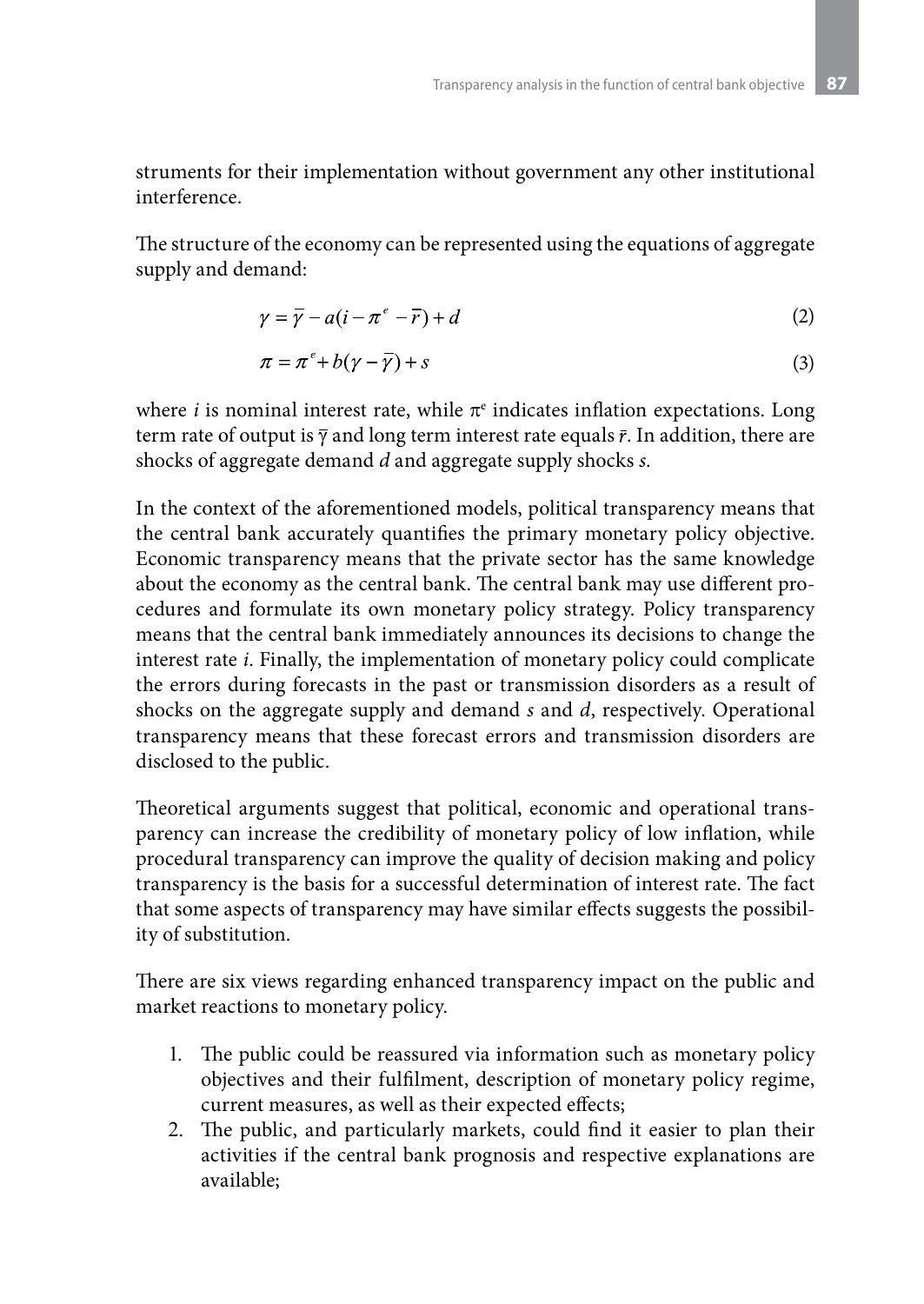- 3. The public can find all announcements of the central bank irrelevant as long as central banks start to respond to shocks more strictly;
- 4. The public, and especially markets, can become highly aware of the central bank activities and thus demand information about central bank mandate and voting of certain members of the monetary board;
- 5. The public, and particularly markets, can become concerned if the central bank fails to meet its objectives or forecasts. Also, too much information can pose a threat since this can make the public confused;
- 6. The public can put pressure on the attainment of the announced objective, thus diverting the central bank from an optimum response to shocks. If politicians become involved in such a situation, the result shall be a higher level of intervention than desirable.

In the literature on monetary policy, there are six views of central bank transparency, but only two of them – the assuring and the exacting views – have clear empirical support. Central bank announcement of medium-term inflation targets increases flexibility in response to shocks and decreases inflation persistence, with obvious important welfare benefits; a disclosure of information regarding specific interest rate movements reduces volatility in bond markets (except at the very short time-horizon).

### **Conclusion**

Most commonly, transparency implies the absence of asymmetrical information between financial markets and monetary policy creators. Release of precise, comprehensive information at regular intervals is useful as it reduces the information asymmetry and uncertainty in financial markets. With respect to the central bank, transparency requirement applies in the first instance to minimizing uncertainty associated with its monetary policy. However, predictability also has its disadvantages. It can make the central bank a hostage to the market. The central bank would then be forced to act, or rather react, solely in order to meet shortterm expectations of interested parties. Therefore, the limits for central bank predictability have to be defined. In order to ensure that the central bank can counteract undesirable developments, its activity must not be completely predictable at all times. The short-term horizon is being discussed here, of course. The increase of transparency has been greatly influenced by the practice of publishing the inflation report, which is rather common in countries that accepted inflation targeting as their monetary strategy. Central bank uses certain policy instruments in order to achieve its goals over a defined time frame. Adjustments of policy instruments depend on the central bank estimates of macroeconomic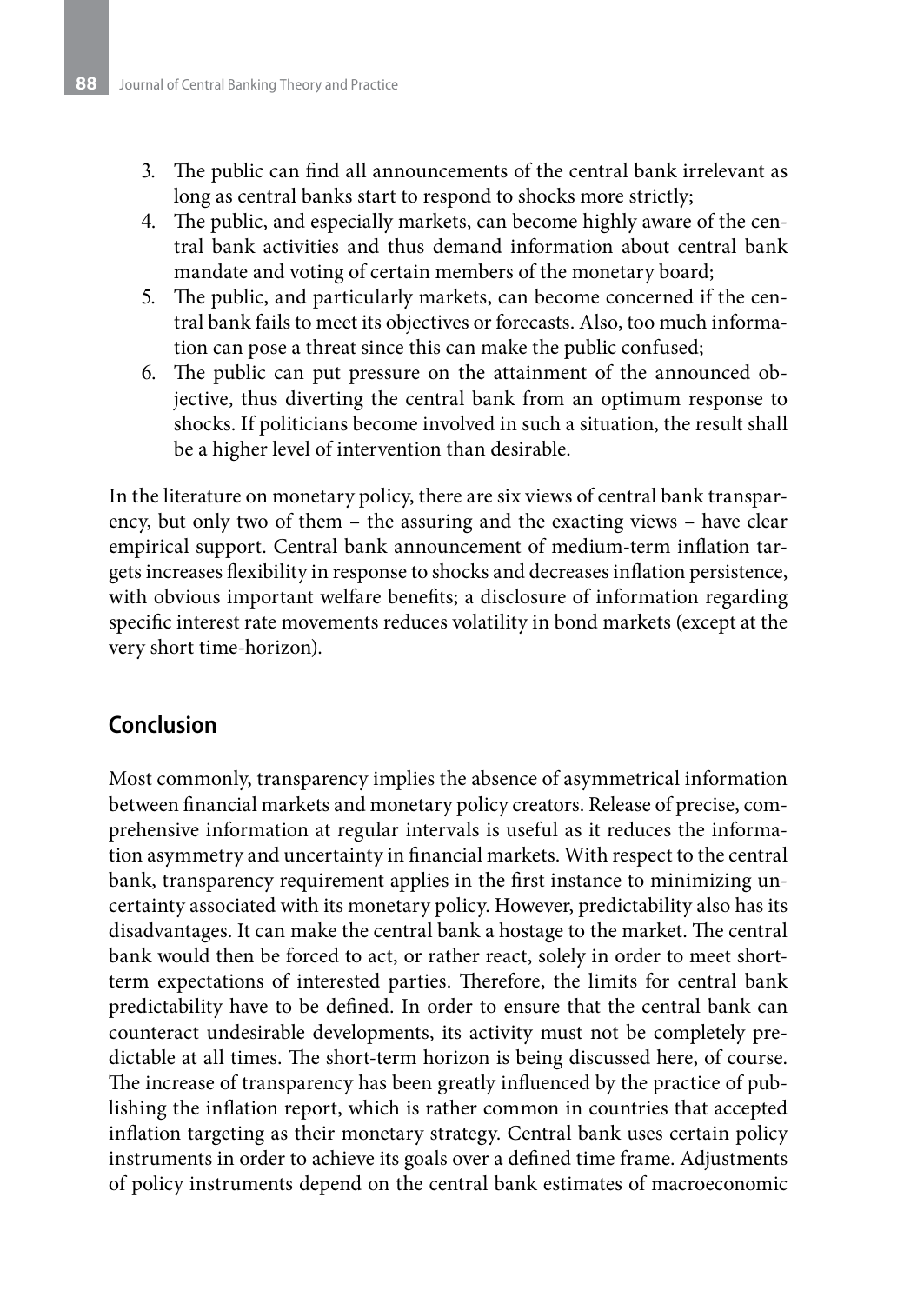developments since the expected influence of policy on the economy is based on the way in which the creators of that policy understand the functioning of the economy. The interpretation of macroeconomic developments creates the connection between policy goals and instrument changes. Transparency in policy exists when the public is familiar with the way in which the information on the situation in the economy is transformed into actions. That connection includes relevant information available to the central bank, economic models (if any) that the monetary policy creators use to explain the economy's functioning, and the way in which decisions are made.